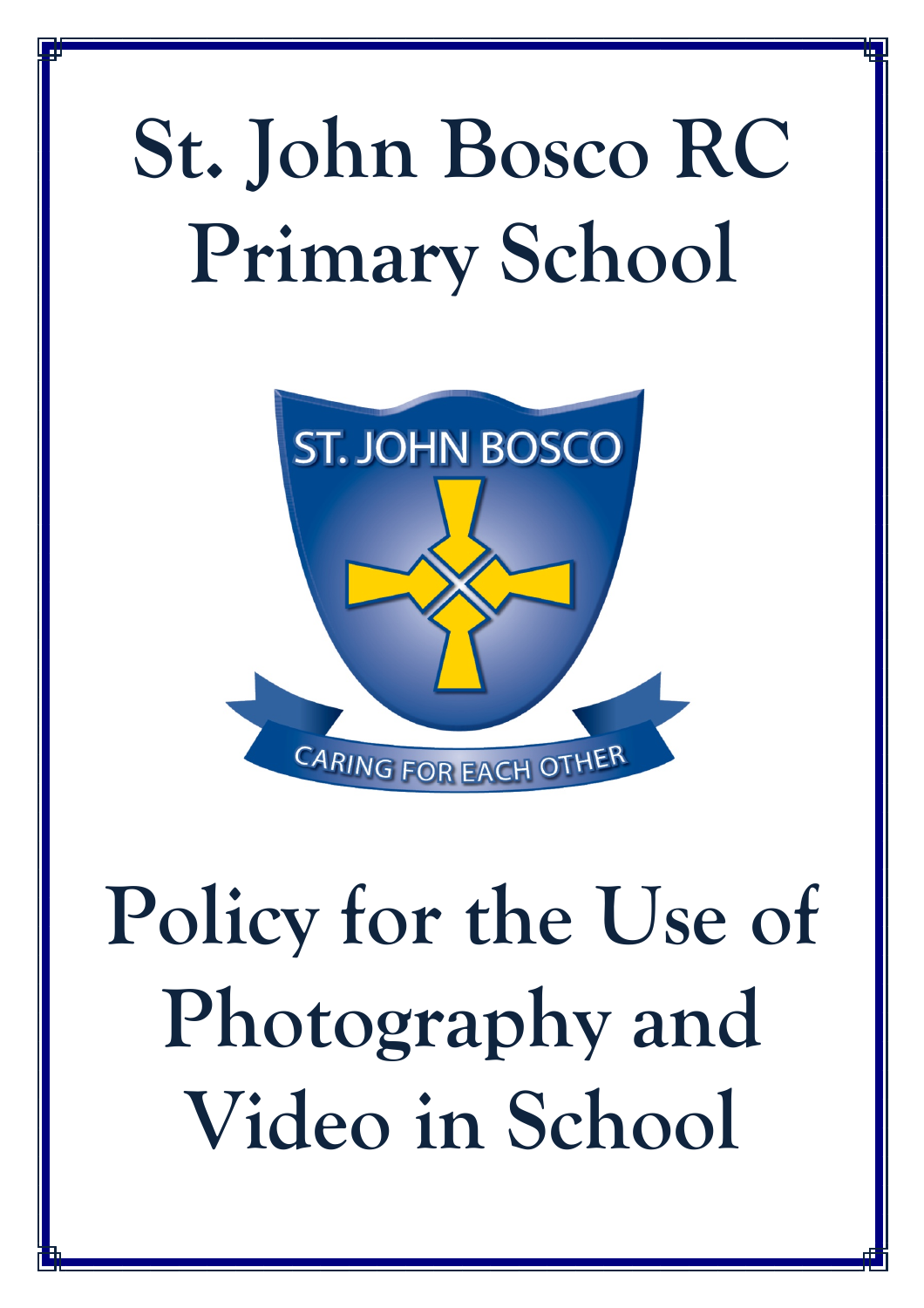## **CONTENTS**

### **Policy**

· Introduction

### **Sections**

- **1.** Rationale
- **2.** Opportunities for Photography/Videoing
- **3.** The use of images
- **4.** Responsibilities
- **5.** Monitoring and Review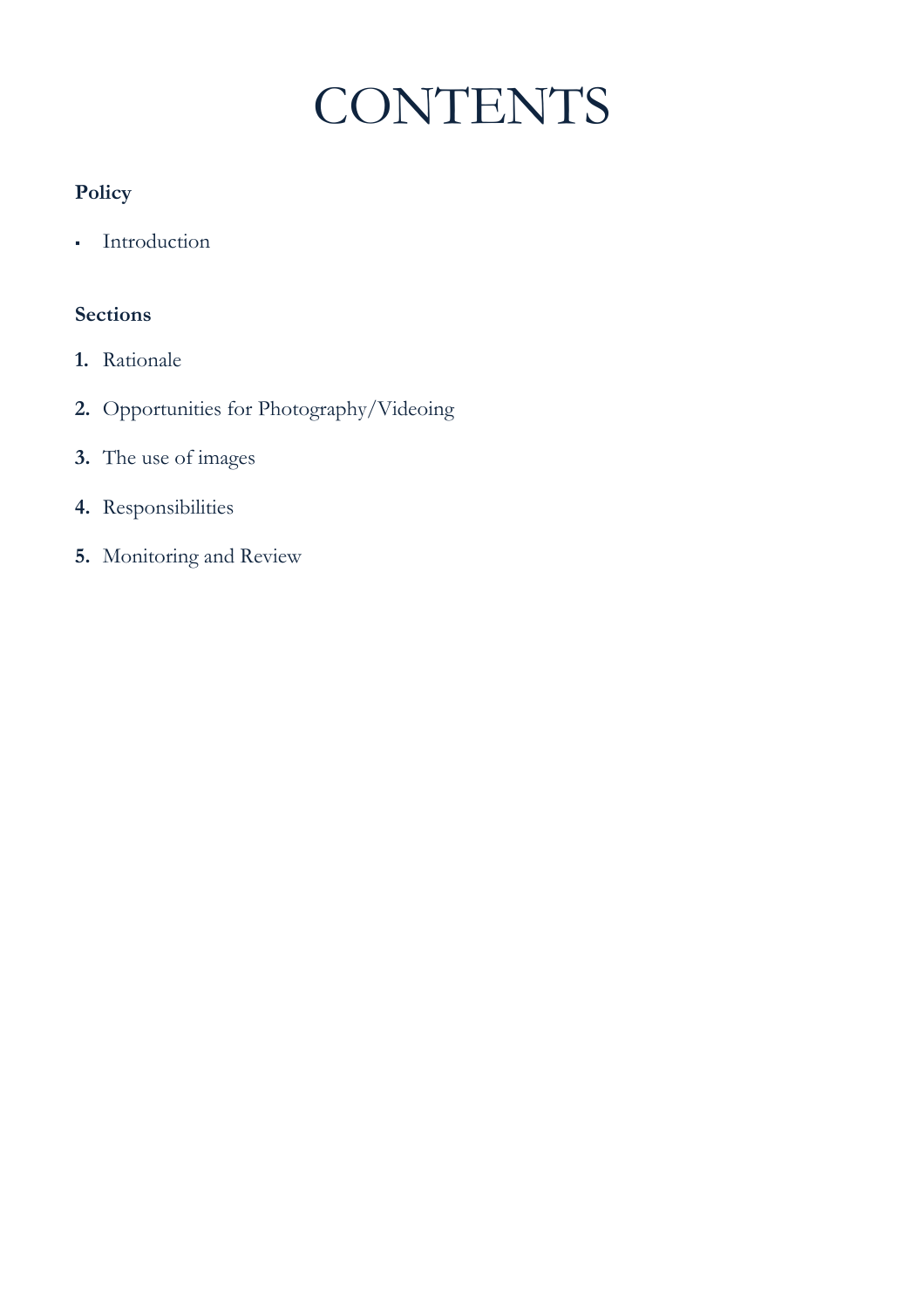#### **POLICY FOR USE OF PHOTOGRAPHY AND VIDEO IN SCHOOL**

#### **INTRODUCTION**

The purpose of this policy is to set out the school's position in relation to use of photography and video in school by both staff and parents.

Photography of pupils in schools is subject to the Data Protection Act 1998 regarding the rights of individuals to have information of a personal nature treated in an appropriate manner and the Human Rights Act 1998, protecting the privacy of individuals and families. As well as these statutory rights, restrictions on photography arise from issues of child protection and copyright in performances.

The Governing Body wishes to make every effort to prevent any inappropriate use of photography of pupils of St John Bosco RC Primary School, whilst acknowledging that families wish to photograph their children at school events throughout their school life.

The Data Protection Act 1998 affects our use of photography. This is because an image of a child is personal data for the purpose of the Act and it is a requirement that consent is obtained from the parent of a child under the age of 12 for any photographs or video recordings for purposes beyond the school's core educational function. (eg school web sites, school productions). As it is likely that there will be a number of occasions during a child's time in educational activity when the school may wish to photograph or video that pupil or for school and other events which are photographed for publicity purposes, the school will seek consent when the pupil starts at the school, to last for the duration of their stay.

#### **1. RATIONALE**

St. John Bosco School has a duty of care and responsibility towards its children, parents/carers, designated adults, staff and visitors. The procedures outlined below will be followed in ensuring consistent and safe practice.

It is the school's understanding that photography (includes photographic prints and transparencies, video, film and digital imaging) generated by a parent (anyone with parental rights and responsibilities in relation to a pupil) in school (whenever and wherever pupils and young people are the responsibility of the School Governors/Children's Services) are for the sole use of the family concerned. They are not for display, distribution any other purposes outside of that family.

In deciding whether or not it is appropriate to allow the use of photography and/or video it is important to ensure the protection of the children in our care. There are occasions where it would not be appropriate for photographs to be taken of children in school, for example, when swimming or getting changed before or after a performance. It is therefore important that there are clear guidelines for the taking of images.

NB - The use of the word 'images' in this policy applies to both photography and video. 'In school' refers to all occasions whenever and wherever pupils are the responsibility of staff. 'Parent' refers to anyone with parental rights and responsibilities in relation to a pupil.

Thus this Policy sets out to ensure that:

- individual rights are respected and child protection ensured;
- photographs are only used for the purpose intended;
- school use of photographs is facilitated;
- personal family photography is allowed where possible;
- parents are given the opportunity to opt out.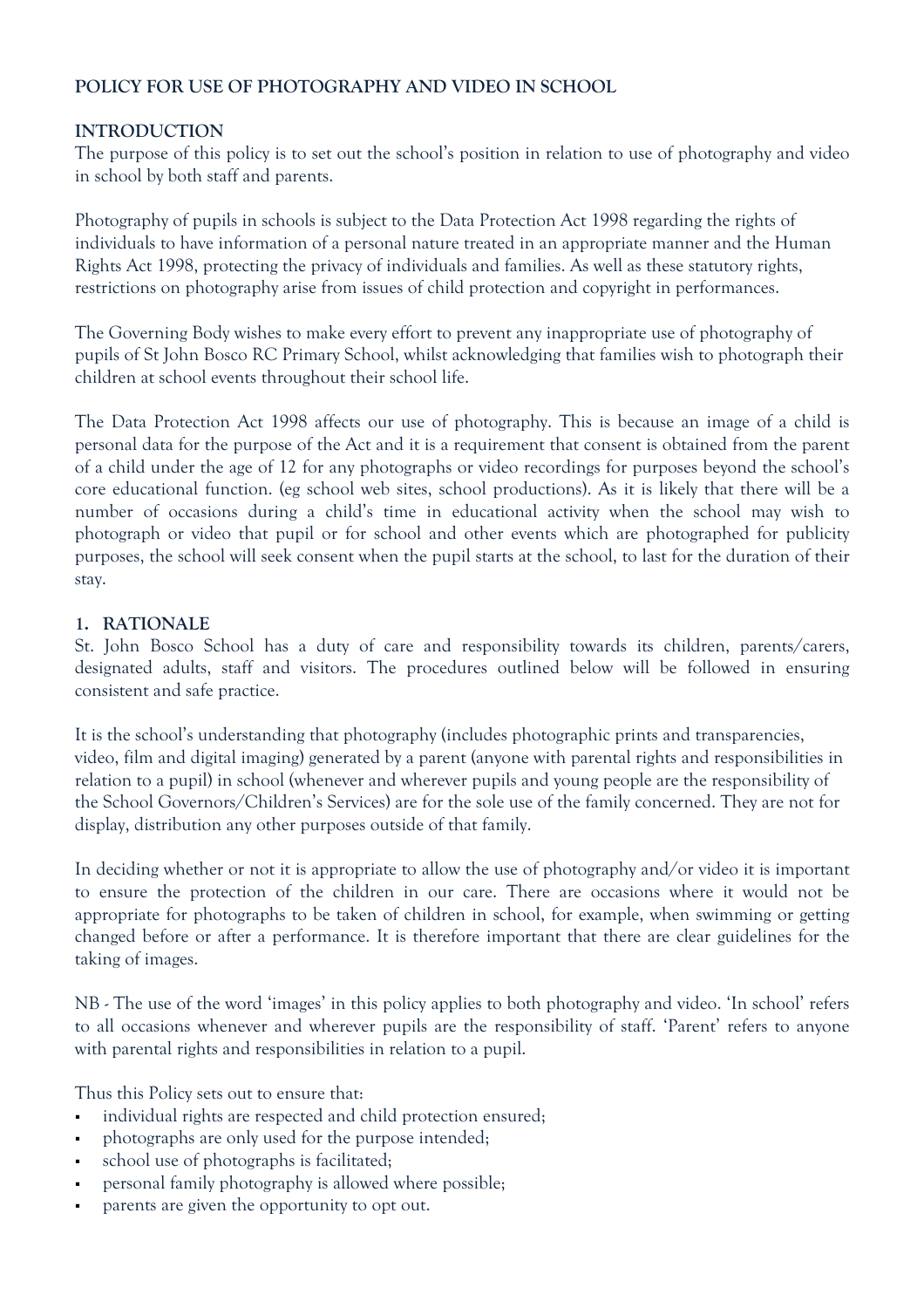#### **2. OPPORTUNITIES FOR PHOTOGRAPHY/VIDEOING**

There are many times in the school year when photography is used, including:

- Performances and events (e.g. Christmas, sports day)
- 'Special days' (e.g. Creative Arts Week, activities days)
- School trips and outings
- Special occasions (school celebrations and parties)
- Professional individual and class/school photographs
- For the School Prospectus
- To display within the school
- For press releases

#### **3. THE USE OF IMAGES**

There are different ways in which these images will be used, i.e.:

- Images taken and used personally by parents
- Images which may be displayed in and around the school
- Images which will be shared with others in the school community
- Images which are available to a wider audience

This policy intends to clarify arrangements for the use of images and consent required in each of these circumstances.

#### **Parents' use of images**

Parents are not covered by the Data Protection Act 1998 if they are taking photographs or making a video recording for their own private use. The act does not, therefore, stop parents from taking photographs or making video recordings at school events, such as nativity plays. Parents are not permitted, however, to take photographs or to make a video recording for anything other than their own personal use (e.g. with a view to selling videos of a school event). Recording and/or photographing other than for private use would require the consent of the other parents whose children may be captured on film. Without this consent the Data Protection Act 1998 would be breached.

The school will take appropriate steps to ensure that people with no connection to St John Bosco do not have any opportunity to film covertly. Staff will be asked to question anyone they do not recognise who is using a camera or video recorder at events and productions

#### **'Use your camera and video courteously'**

Generally photographs and videos for school and family use are a source of innocent pleasure and pride which can enhance self esteem for children and young people and their families. By following some simple guidelines we can proceed safely and with regard to the law:

- Remember that parents and carers attend school events at the invitation of the Headteacher and governors.
- The Headteacher and governors have the responsibility to decide if photography and videoing of school performances is permitted.
- The Headteacher and governors have the responsibility to decide the conditions that will apply in order that children are kept safe, that the performance is not disrupted and children and staff not distracted and that health and safety is not compromised.
- Parents and carers can use photographs and videos taken at a school event for their own personal use only. Such photos and videos cannot be sold and must not be put on the web/internet/social media due to existing Data Protection legislation, which in such circumstance is likely to be contravened.
- Recording or photographing other than for private use would require the consent of all the other parents whose children may be included in the images.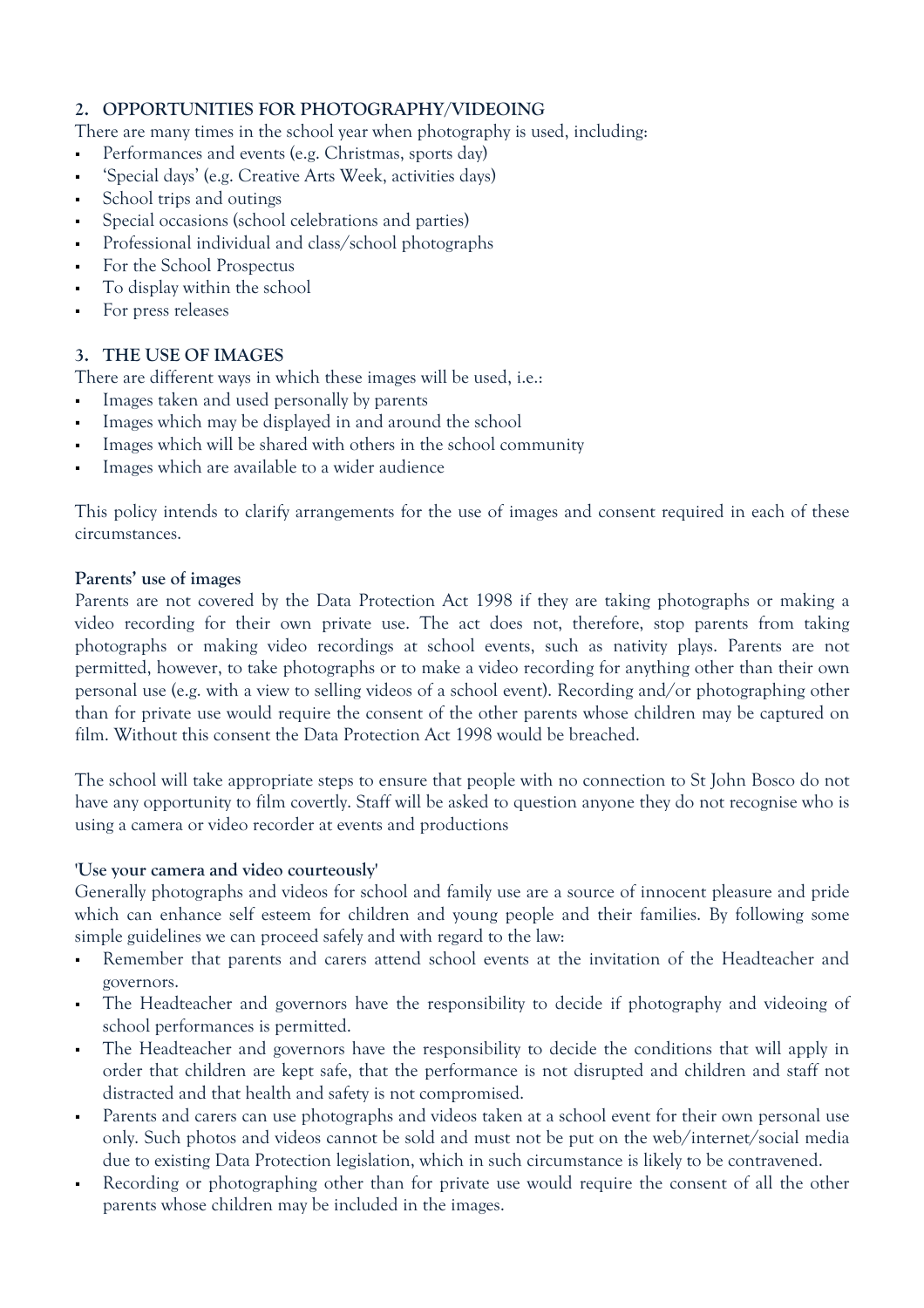- Parents and carers must follow guidance from staff as to when photography and videoing is permitted and where to stand in order to minimise disruption to the activity.
- Parents and carers must not photograph or video children changing for performances or events.
- If you are accompanied or represented by people that school staff do not recognise they may need to check out who they are if they are using a camera or video recorder.
- The school will ensure that children are made aware that taking and distributing inappropriate photographs (such as taken during residential trips and usage in bedrooms, swimming) is against the law.
- Parents who wish to take photographs may be asked to wait until a specific time as photography during performances, liturgies/collective worship or school trips is not permitted.
- Commercial copyright in school shows or drama productions will normally preclude parents from filming or recording pupil performances. If that is the case, the audience will be told that there must be no infringement of copyright.
- Parents accompanying a school trip should not take photographs except when asked to do so by a member of staff and then only using a school camera.
- Parents should be made aware that, when class or group photographs are taken by a commercial agency, the photographer retains copyright. Parents must be given contact details of the agency used.

#### **By third parties:**

 From time to time, third parties may be invited by the head teacher to cover school events or to highlight pupil successes and the photos used in school publications or the wider media. In such cases, only children whose parents have given permission should be photographed

#### **The school photographer**

Class and individual or group photographs are annual school events. Parents are asked in advance whether or not they wish their children to be included in these events. The school will only ever use reputable commercial photographers. The photographers retain the copyright of all photographs. Children's photographs taken by the school photographer are also used for the school's SIMs management system.

#### **Use of images within school**

Parental permission will be sought through a consent form completed on admission to school, for the use of photographic/video images within the school. Such images will only be displayed inside the school building. It is important to note that this category includes professionally taken class group photographs.

Staff may take photographs of children at school or on school visits and events using school cameras for the purpose of recording the life of the class; class journals; for use in display; for use in assessment for learning; and for any other appropriate purpose related to the life of the school.

Where permission for a child to be photographed has been withheld then every effort will be made to ensure that a breach of privacy is not made. Photographs should be securely stored and used only by those authorised.

Photographs taken for publicity and promotional purposes should be retained for a maximum of two years. Photographs contributing to the history of the school, its pupils, activities or the community can be retained indefinitely.

#### **Sharing images with the school community**

This includes images used within school publications such as school newsletters, to share information/celebrations with parents of children in the school. Parental permission will be given through the consent form completed on admission to school, for the use of images in these